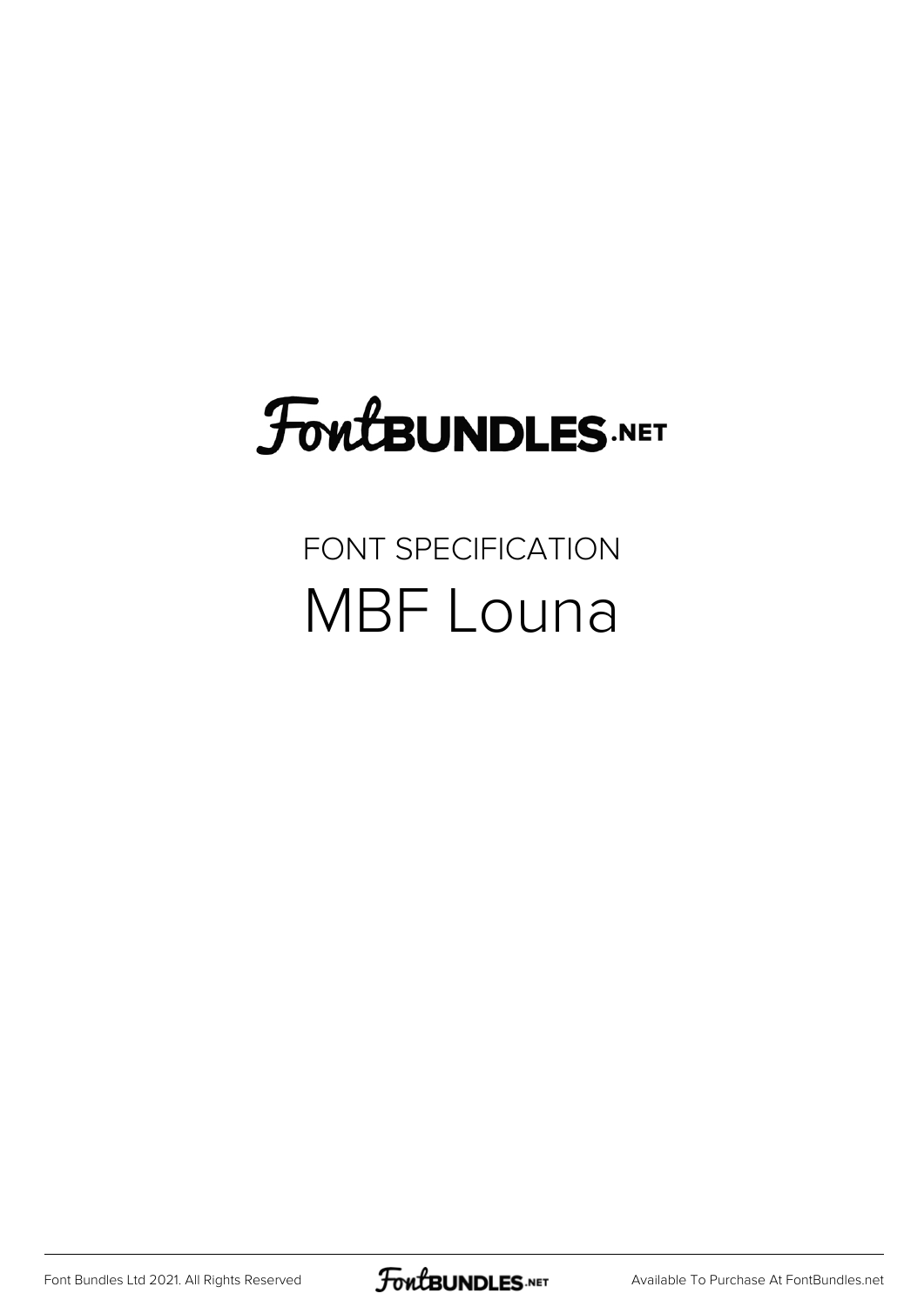#### MBF Louna - Regular

**Uppercase Characters** 

## ABCDEFGHIJKLMNOPQRS TIJVWXH7

Lowercase Characters

## abcdefghijklmnoporstuvw  $X \cup Z$

**Numbers** 

### 0123456789

Punctuation and Symbols

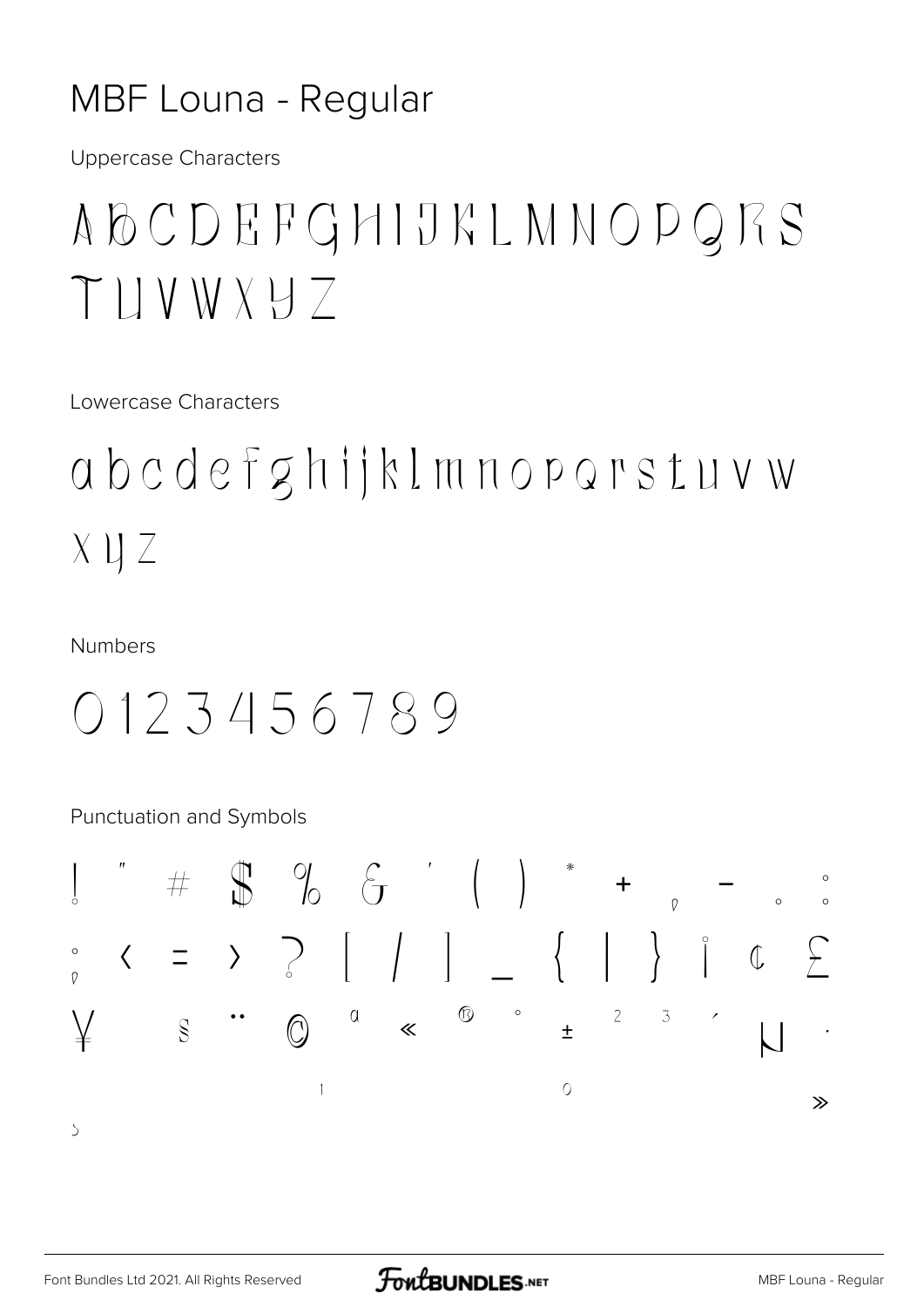All Other Glyphs

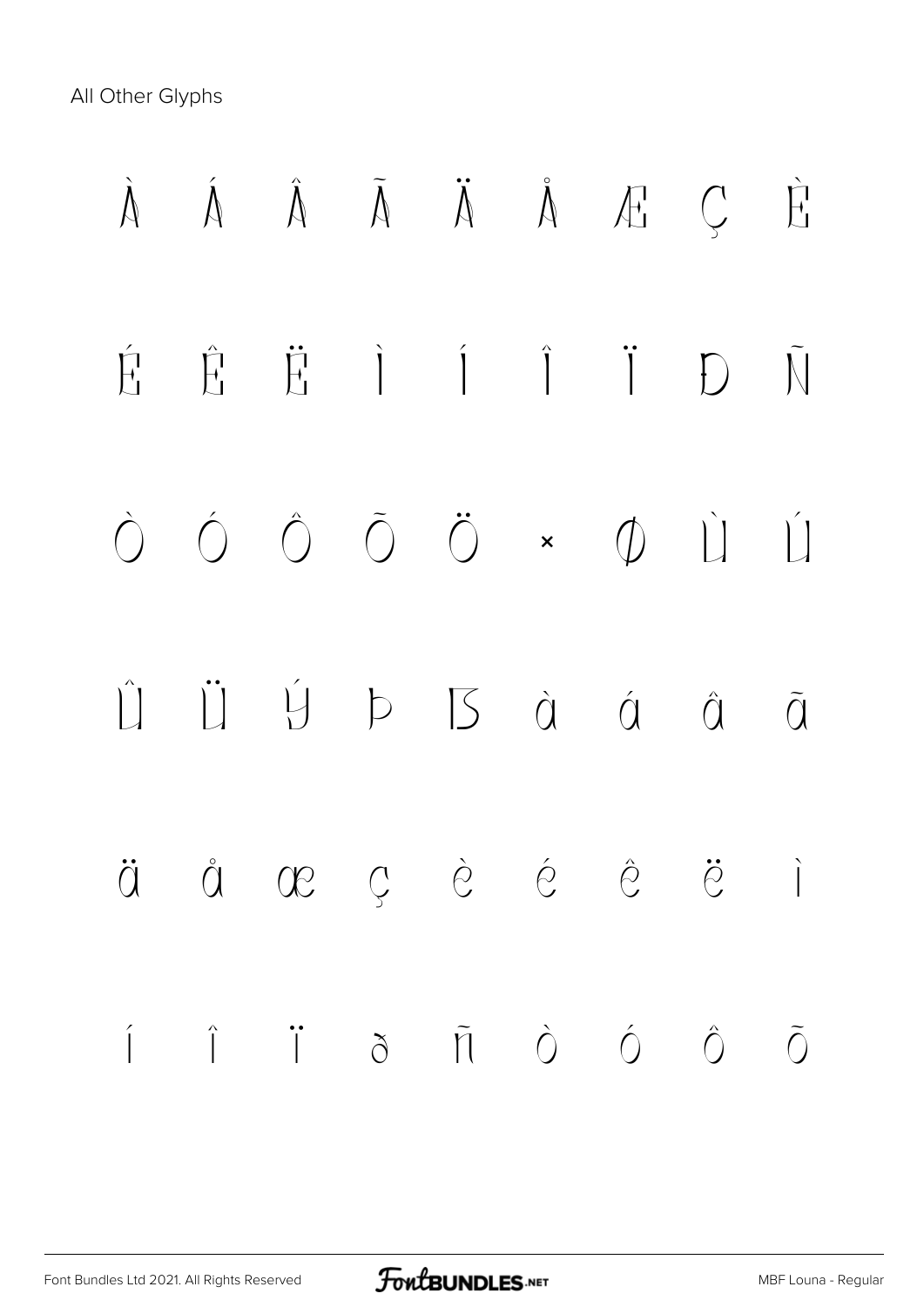